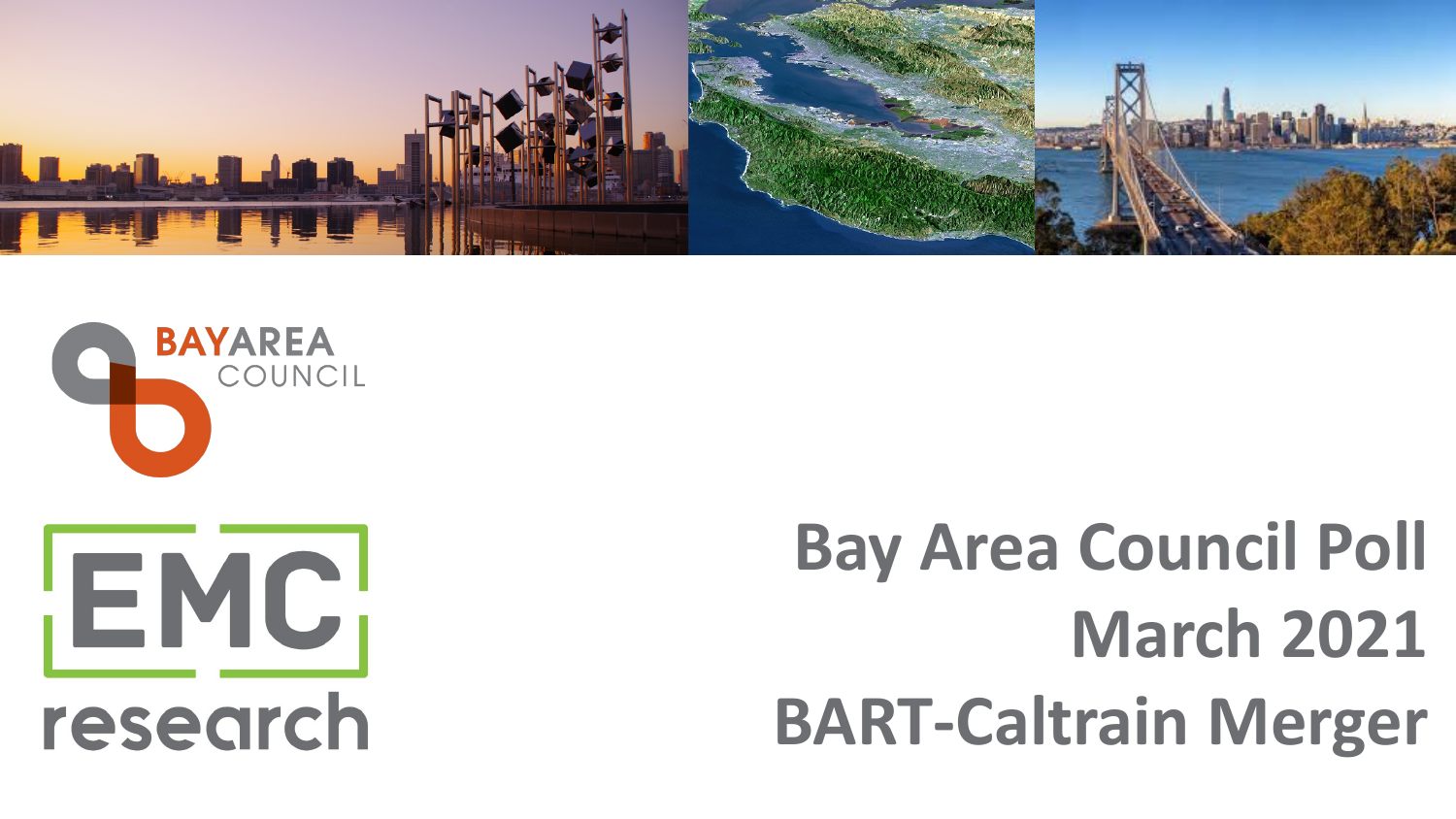## **Methodology**



- Survey of 1,000 San Francisco Bay Area registered voters
- Margin of error plus or minus 3.1 percentage points
- Demographics including age, gender, and ethnicity, are representative of registered voters in the 9- County Bay Area
- Conducted March 10-16, 2021
- Random selection of voters invited by email and text with link to web survey
- The survey was available in English, Chinese, and Spanish
- Where applicable, tracking shown from previous surveys conducted in 2014, 2015, 2016, 2017, 2018, 2019, and 2020.
- The 2020 and 2021 surveys were conducted during the COVID-19 pandemic, where regular activities are disrupted and many voters are working from home. Differences in responses may be due to that factor.

**Please note that due to rounding, some percentages may not add up to exactly 100%.**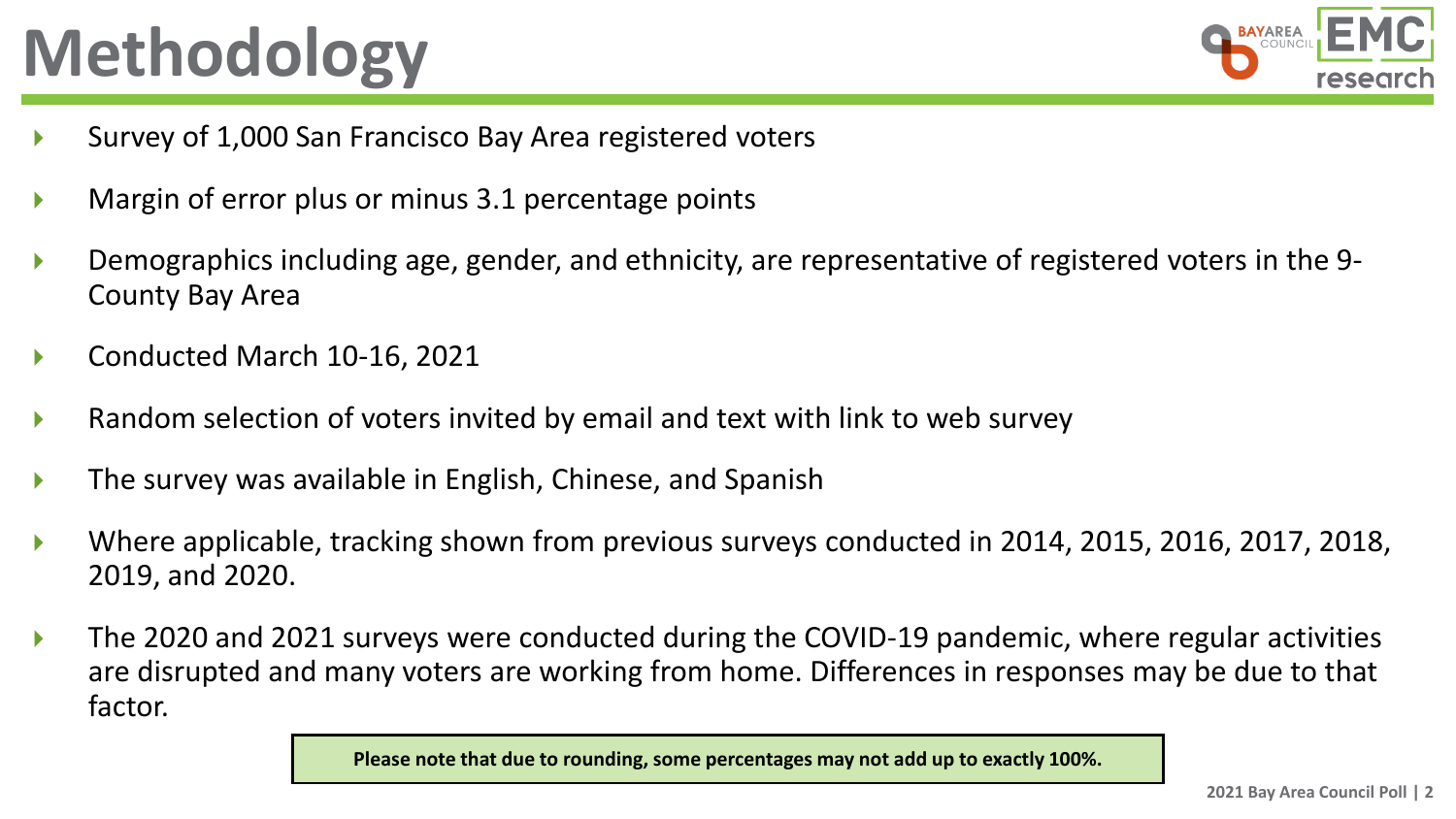

Strongly 38% Strongly 5% Strongly 42% Strongly 4% Somewhat 44% Somewhat 9% Somewhat 44% Somewhat 8% **Support 83% Oppose 14% (Don't know) 4% Support 86% Oppose 12% (Don't know) 2% Would you support or oppose combining BART and Caltrain into one integrated system? Some people say that combining BART and Caltrain into one integrated system would provide more efficient, convenient and better service and allow continuous rail around the bay. Given what you've read, would you support or oppose combining BART and Caltrain into one integrated system?**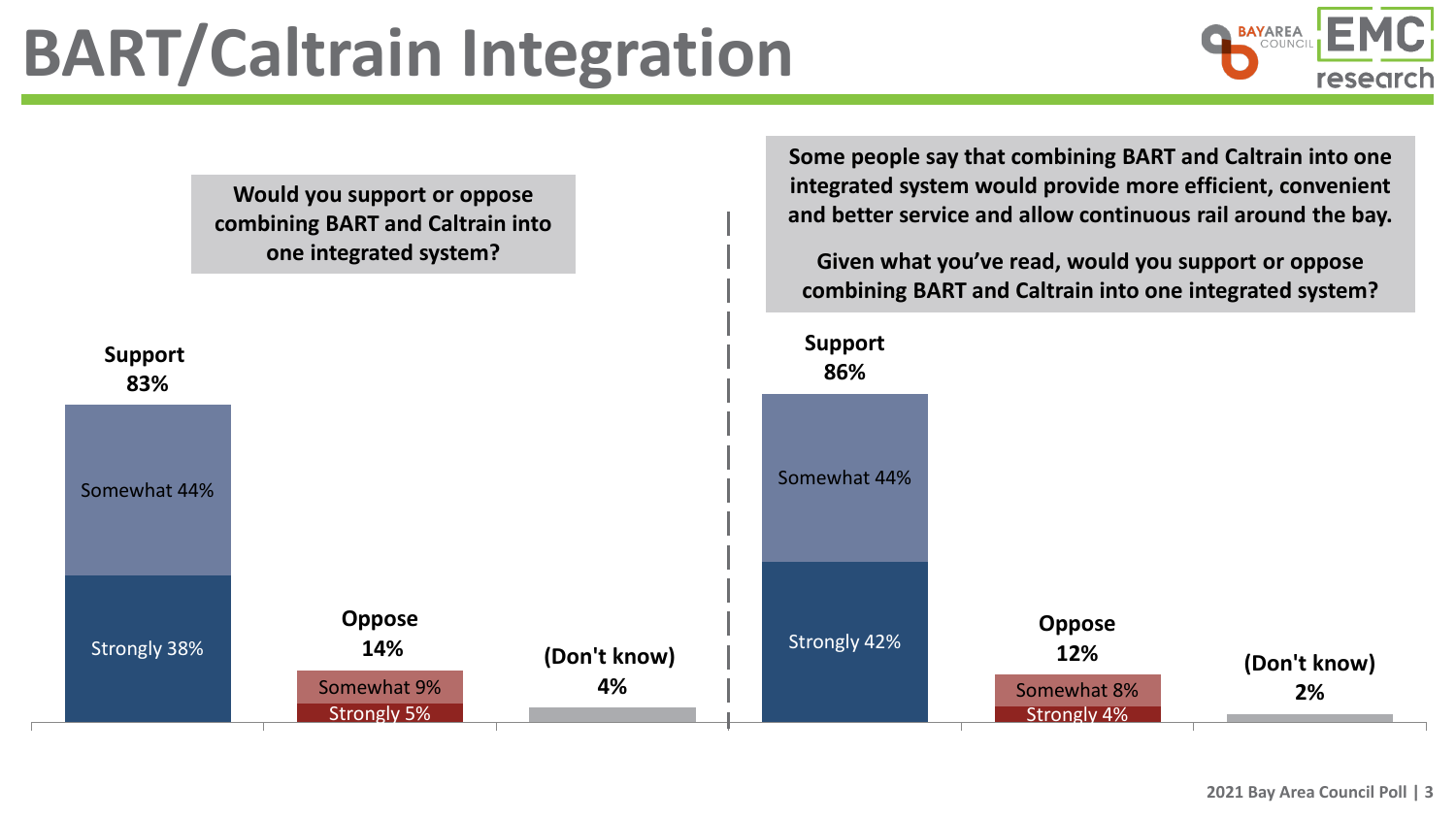### **BART/Caltrain Integration by Subgroups: Initial Support**



|                     | ■ Strongly<br>Support | Somewhat<br>Support | $\blacksquare$ (Don't<br>Know) | Somewhat<br>Oppose | ■ Strongly<br>Oppose |          | <b>Total</b><br><b>Support</b> | <b>Total</b><br><b>Oppose</b> | <b>Net</b><br><b>Support</b> |
|---------------------|-----------------------|---------------------|--------------------------------|--------------------|----------------------|----------|--------------------------------|-------------------------------|------------------------------|
| Overall             | 38%                   |                     |                                | 44%                | 4%<br>9%             | 5%       | 83%                            | 14%                           | $+69$                        |
|                     |                       |                     |                                |                    |                      |          |                                |                               |                              |
| Alameda (21%)       | 46%                   |                     |                                | 38%                | 2%<br>9%             | 6%       | 84%                            | 14%                           | $+70$                        |
| Contra Costa (16%)  | 36%                   |                     |                                | 46%                | 6%<br>6%             | 6%       | 82%                            | 12%                           | $+70$                        |
| North Bay (19%)     | 28%                   |                     | 53%                            |                    | 3%<br>11%            | 5%       | 81%                            | 16%                           | $+65$                        |
| San Francisco (12%) | 35%                   |                     |                                | 51%                | 2%<br>10%            | 2%       | 86%                            | 12%                           | $+74$                        |
| San Mateo (10%)     | 41%                   |                     |                                | 43%                | 5%<br>8%             | $ 3\% $  | 84%                            | 11%                           | $+72$                        |
| Santa Clara (22%)   | 42%                   |                     |                                | 39%                | 5%<br>9%             | 5%       | 81%                            | 14%                           | $+67$                        |
|                     |                       |                     |                                |                    |                      |          |                                |                               |                              |
| Democrat (55%)      | 43%                   |                     |                                | 44%                | 4%                   | 7%<br>3% | 87%                            | 10%                           | $+77$                        |
| Republican (15%)    | 23%                   |                     | 42%                            | 7%                 | 16%                  | 11%      | 66%                            | 27%                           | $+39$                        |
| NPP/Other (30%)     | 37%                   |                     |                                | 47%                | 2%<br>9%             | 5%       | 84%                            | 14%                           | $+70$                        |